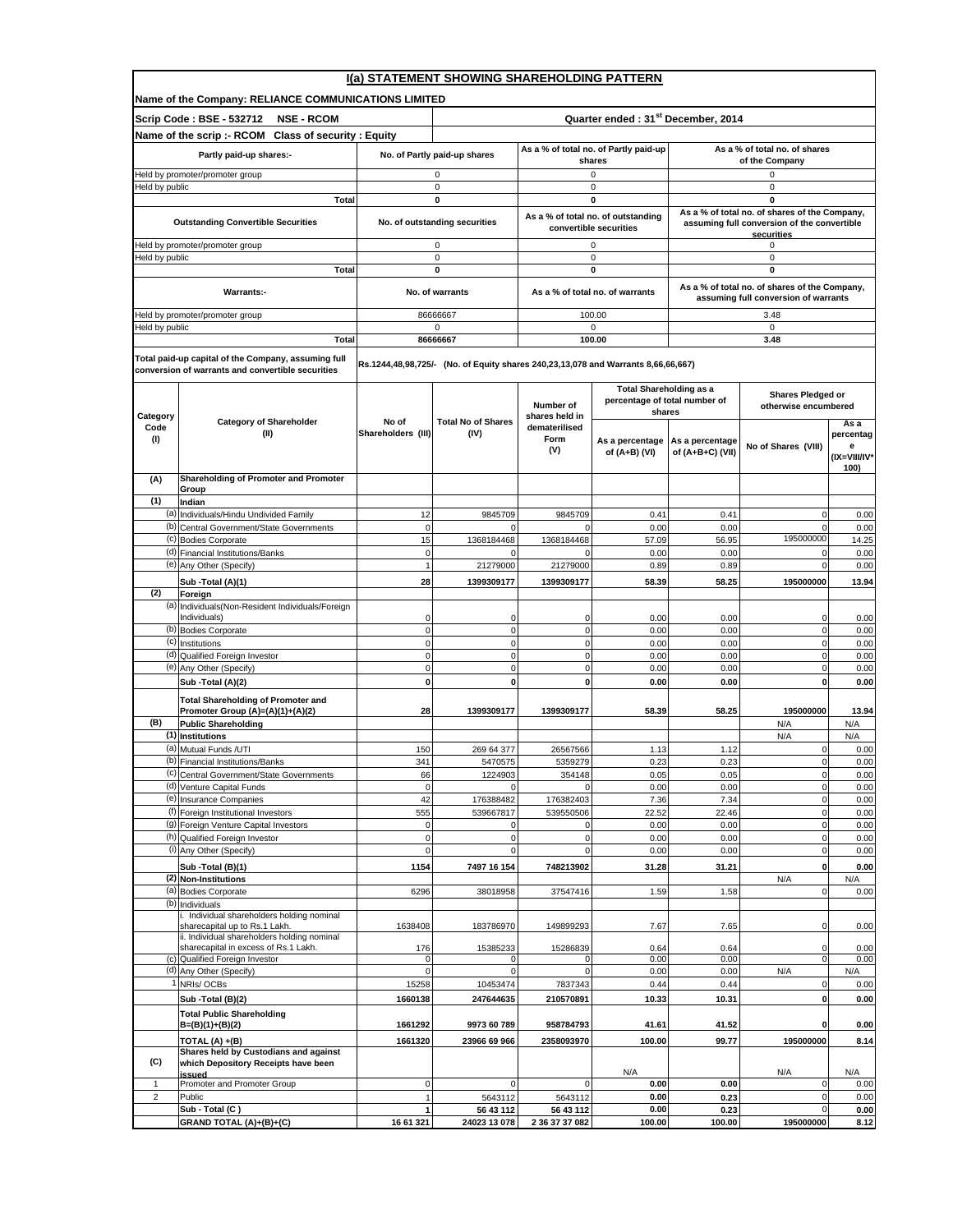### **RELIANCE COMMUNICATIONS LIMITED**(SHAREHOLDING PATTERN- 31.12.2014)

#### **I(b) Statement showing holding of securities (including shares, warrants, convertible securities) of persons belonging to the category "Promoter and Promoter Group"**

|              |                                                                                                                                    |                             | Details of shares held                         |                          | Encumbered shares (*)    |                                                                                                               | Details of warrants               |                                                                    | <b>Details of convertible</b>                      |                                                                                     | <b>Total shares (including</b>                                                                                                          |
|--------------|------------------------------------------------------------------------------------------------------------------------------------|-----------------------------|------------------------------------------------|--------------------------|--------------------------|---------------------------------------------------------------------------------------------------------------|-----------------------------------|--------------------------------------------------------------------|----------------------------------------------------|-------------------------------------------------------------------------------------|-----------------------------------------------------------------------------------------------------------------------------------------|
| Sr No<br>(1) | Name of the shareholder<br>(II)                                                                                                    | No. of Shares held<br>(III) | As a % of grand<br>Total $(A)+(B)+(C)$<br>(IV) | Number of<br>Shares (V)  |                          | As a % of grand<br>As a percentage total (A)+(B)+(C) of<br>$(VI) = (V)/(III)^*100$ sub-clause (I)(a)<br>(VII) | Number of<br>warrants held (VIII) | As a % total<br>number of<br>warrants of the<br>same class<br>(IX) | Number of<br>convertible<br>securities held<br>(X) | As a % total<br>number of<br>convertible<br>securities of the<br>same class<br>(XI) | underlying shares assuming<br>full conversion of warrants<br>and convertible securities)<br>as a % of diluted share<br>capital<br>(XII) |
|              | 1 Telecom Infrastructure Finance Private Limited                                                                                   |                             | 0.00                                           | $\overline{\phantom{a}}$ | $\overline{\phantom{a}}$ | 0.00                                                                                                          | 86666667                          | 100.00                                                             | $\sim$                                             | 0.00                                                                                | 3.48                                                                                                                                    |
|              | Reliance Communications Enterprises Private Limited<br>(Formerly known as AAA Communication Private<br>2 Limited)                  | 72 31 10 172                | 30.10                                          | 195000000                | 26.97                    | 8.12                                                                                                          |                                   | 0.00                                                               |                                                    | 0.00                                                                                | 29.05                                                                                                                                   |
|              | Reliance Wind Turbine Installators Industries Private<br>Limited (Formerly known as AAA Industries Private<br>3 Limited)           | 30 00 00 000                | 12.49                                          | $\overline{\phantom{a}}$ | $\overline{\phantom{a}}$ | 0.00                                                                                                          | $\overline{\phantom{a}}$          | 0.00                                                               |                                                    | 0.00                                                                                | 12.05                                                                                                                                   |
|              | Reliance Ornatus Enterprises and Ventures Private<br>Limited (Formerly known as ADA Enterprises and<br>4 Ventures Private Limited) | 30 00 00 000                | 12.49                                          | $\overline{\phantom{a}}$ | $\overline{\phantom{a}}$ | 0.00                                                                                                          |                                   | 0.00                                                               |                                                    | 0.00                                                                                | 12.05                                                                                                                                   |
|              | 5 Shri Jai Anmol A. Ambani                                                                                                         | 16 69 759                   | 0.07                                           | $\overline{\phantom{a}}$ | $\overline{\phantom{a}}$ | 0.00                                                                                                          | $\overline{\phantom{a}}$          | 0.00                                                               | $\overline{a}$                                     | 0.00                                                                                | 0.07                                                                                                                                    |
|              | 6 Shri Jai Anshul A. Ambani                                                                                                        | 100                         | 0.00                                           | $\overline{\phantom{a}}$ | $\overline{\phantom{a}}$ | 0.00                                                                                                          | $\overline{\phantom{0}}$          | 0.00                                                               |                                                    | 0.00                                                                                | 0.00                                                                                                                                    |
|              | Reliance ADA Group Trustees Private Limited -<br>7 Trustees of RCOM ESOS Trust (**)                                                | 2 12 79 000                 | 0.89                                           |                          |                          | 0.00                                                                                                          |                                   | 0.00                                                               |                                                    | 0.00                                                                                | 0.85                                                                                                                                    |
|              | 8 Reliance Capital Limited                                                                                                         | 29695295                    | 1.24                                           | $\overline{\phantom{a}}$ | $\overline{\phantom{a}}$ | 0.00                                                                                                          | $\overline{\phantom{a}}$          | 0.00                                                               | $\sim$                                             | 0.00                                                                                | 1.19                                                                                                                                    |
|              | 9 Shreeji Comtrade LLP                                                                                                             | 15 00 000                   | 0.06                                           | $\overline{\phantom{a}}$ | $\overline{\phantom{a}}$ | 0.00                                                                                                          | $\overline{\phantom{a}}$          | 0.00                                                               | $\overline{\phantom{a}}$                           | 0.00                                                                                | 0.06                                                                                                                                    |
|              | 10 Shrikrishna Tradecom LLP                                                                                                        | 15 00 000                   | 0.06                                           | $\overline{\phantom{a}}$ | $\overline{\phantom{a}}$ | 0.00                                                                                                          | $\overline{\phantom{a}}$          | 0.00                                                               | $\overline{\phantom{a}}$                           | 0.00                                                                                | 0.06                                                                                                                                    |
|              | 11 Reliance Innoventures Private Limited                                                                                           | 1 23 79 001                 | 0.52                                           | $\overline{\phantom{a}}$ | $\overline{\phantom{a}}$ | 0.00                                                                                                          | $\overline{\phantom{a}}$          | 0.00                                                               | $\overline{a}$                                     | 0.00                                                                                | 0.50                                                                                                                                    |
|              | 12 Shri Anil D. Ambani                                                                                                             | 18 59 171                   | 0.08                                           | $\overline{\phantom{a}}$ | $\overline{\phantom{a}}$ | 0.00                                                                                                          | $\overline{\phantom{a}}$          | 0.00                                                               | $\sim$                                             | 0.00                                                                                | 0.07                                                                                                                                    |
|              | 13 Smt. Kokila D. Ambani                                                                                                           | 46 65 847                   | 0.19                                           | $\overline{\phantom{a}}$ | $\overline{\phantom{a}}$ | 0.00                                                                                                          | $\overline{\phantom{a}}$          | 0.00                                                               | $\overline{\phantom{a}}$                           | 0.00                                                                                | 0.19                                                                                                                                    |
|              | 14 Smt. Tina A. Ambani                                                                                                             | 16 50 832                   | 0.07                                           | $\overline{\phantom{a}}$ | $\overline{\phantom{a}}$ | 0.00                                                                                                          | $\overline{\phantom{0}}$          | 0.00                                                               | $\overline{a}$                                     | 0.00                                                                                | 0.07                                                                                                                                    |
|              | <b>TOTAL</b>                                                                                                                       | 1 39 93 09 177              | 58.25                                          | 195000000                | 13.94                    | 8.12                                                                                                          | 86666667                          | 100.00                                                             |                                                    | 0.00                                                                                | 59.70                                                                                                                                   |

(\*) The term "encumbrance" has the same meaning as assigned to it in regulatiion 28(3) of the SAST Regulations, 2011.

(\*\*) Holding of Promoter(s) include 2,12,79,000 (0.89%) equity shares of the Company held by Reliance ADA Group Trustees Private Limited in its capacity as the Trustees for and on behalf of RCOM ESOS Trust. The same has be be acting in Consert'', only as a matter of abudant caution.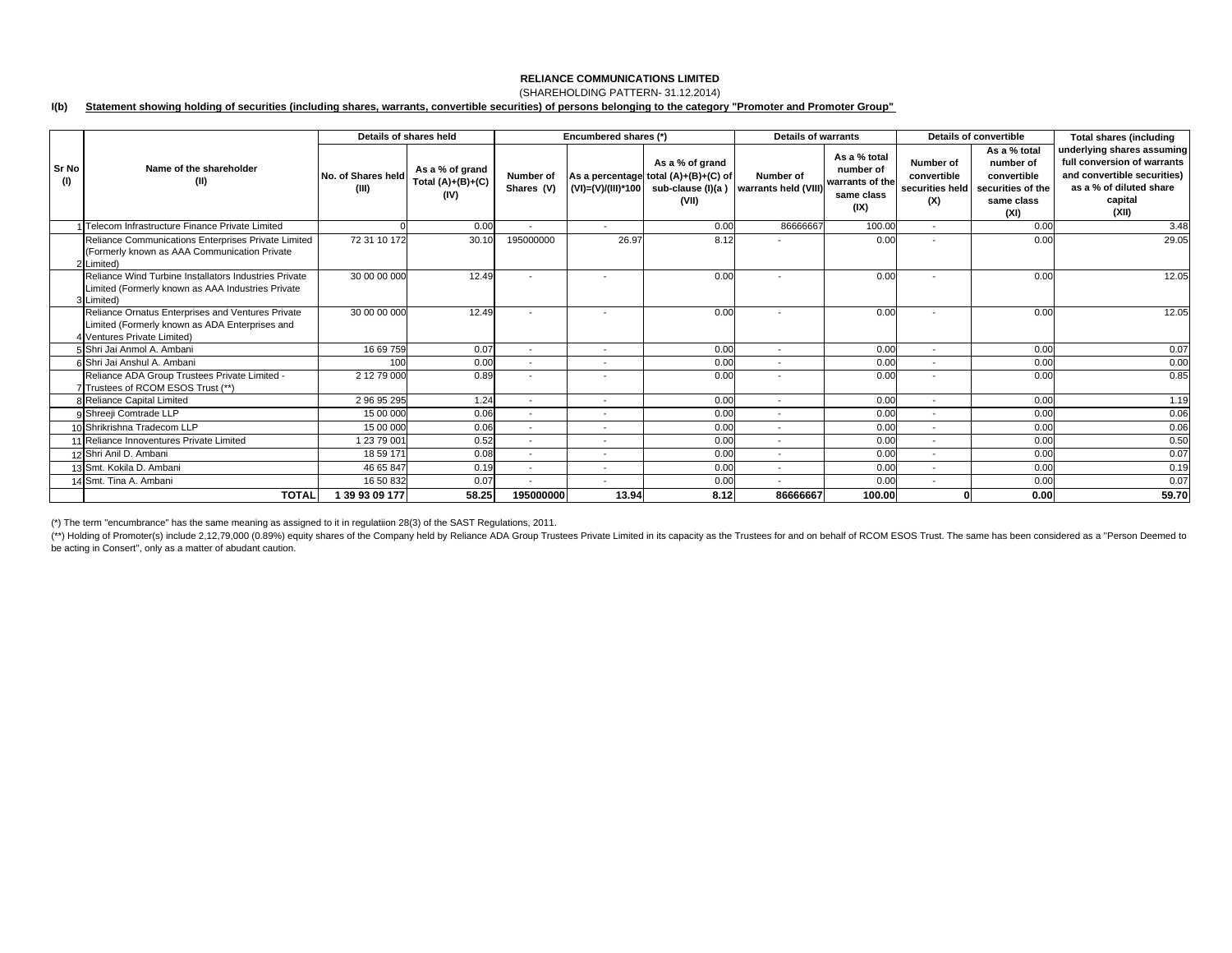(SHAREHOLDING PATTERN - 31.12.2014)

#### **I(c)(i) Statement showing holding of securities (including shares, warrants, convertible securities) of persons belonging to the category "Public" and holding more than 1% of the total number of**

| ∵nare | 5 |
|-------|---|
|       |   |

|       |                                                  |                      | Shares as a percentage of                                                                                     |                            | <b>Details of Warrants</b>                                 |                                             | <b>Details of Convertible securities</b>                                | Total shares (including                                                                                                     |  |
|-------|--------------------------------------------------|----------------------|---------------------------------------------------------------------------------------------------------------|----------------------------|------------------------------------------------------------|---------------------------------------------|-------------------------------------------------------------------------|-----------------------------------------------------------------------------------------------------------------------------|--|
| Sr No | Name of the shareholder                          | No of shares<br>held | total number of<br>shares{i.e.,Grand Total<br>$(A)+(B)+(C)$ indicated in<br>statement at para(I)(a)<br>above} | Number of<br>warrants held | As a % of total<br>number of warrants<br>of the same class | Number of<br>convertible<br>securities held | % w.r.t. total number of<br>convertible securities of<br>the same class | underlying shares assuming full<br>conversion of warrants and<br>convertible securities) as a % of<br>diluted share capital |  |
|       | Life Insurance Corporation Of India              | 164690275            | 6.86                                                                                                          | $\Omega$                   |                                                            |                                             |                                                                         | 6.62                                                                                                                        |  |
|       | 2 Europacific Growth Fund                        | 91597000             | 3.81                                                                                                          | 0                          |                                                            |                                             |                                                                         | 3.68                                                                                                                        |  |
|       | 3 New World Fund Inc                             | 64516096             | 2.69                                                                                                          |                            |                                                            |                                             |                                                                         | 2.59                                                                                                                        |  |
|       | 4 Clsa (Mauritius) Limited                       | 42285000             | 1.76                                                                                                          |                            |                                                            |                                             |                                                                         | 1.70                                                                                                                        |  |
|       | 5 Vanguard Funds                                 | 28555985             | 1.19                                                                                                          | 0                          |                                                            |                                             |                                                                         | 1.15                                                                                                                        |  |
|       | 6 Blackrock Funds                                | 27449333             | 1.14                                                                                                          | $\Omega$                   |                                                            |                                             |                                                                         | 1.10                                                                                                                        |  |
|       | 'Ontario Teachers' Pension Plan Board-Np3A - All | 25000000             | 1.04                                                                                                          | $\Omega$                   |                                                            |                                             |                                                                         | 1.00                                                                                                                        |  |
|       | <b>TOTAL</b>                                     | 444093689            | 18.49                                                                                                         | $\Omega$                   |                                                            |                                             |                                                                         | 17.84                                                                                                                       |  |

## **I(c)(ii) Statement showing holding of securities (including shares, warrants, convertible securities) of persons (together with PAC) belonging to the category "Public" and holding more than 5% of the total number of shares of the Company.**

|       | Name of the shareholder               | No of shares<br>held | Shares as a percentage of                                                | <b>Details of Warrants</b> |                                         |                                | <b>Details of Convertible securities</b>    | Total shares (including           |
|-------|---------------------------------------|----------------------|--------------------------------------------------------------------------|----------------------------|-----------------------------------------|--------------------------------|---------------------------------------------|-----------------------------------|
|       |                                       |                      | total number of<br>shares{i.e.,Grand Total<br>$(A)+(B)+(C)$ indicated in |                            | As a % of total                         | Number of                      | % w.r.t. total number of                    | underlying shares assuming full   |
| Sr No |                                       |                      |                                                                          | Number of<br>warrants      | number of warrants<br>of the same class | convertible<br>securities held | convertible securities of<br>the same class | conversion of warrants and        |
|       |                                       |                      |                                                                          |                            |                                         |                                |                                             | convertible securities) as a % of |
|       |                                       |                      | statement at para(I)(a)                                                  |                            |                                         |                                |                                             | diluted share capital             |
|       | 1 Life Insurance Corporation of India | 164690275            | 6.86                                                                     |                            |                                         |                                |                                             | 6.62                              |
|       | <b>TOTAL</b>                          | 164690275            | 6.86                                                                     |                            |                                         |                                |                                             | 6.62                              |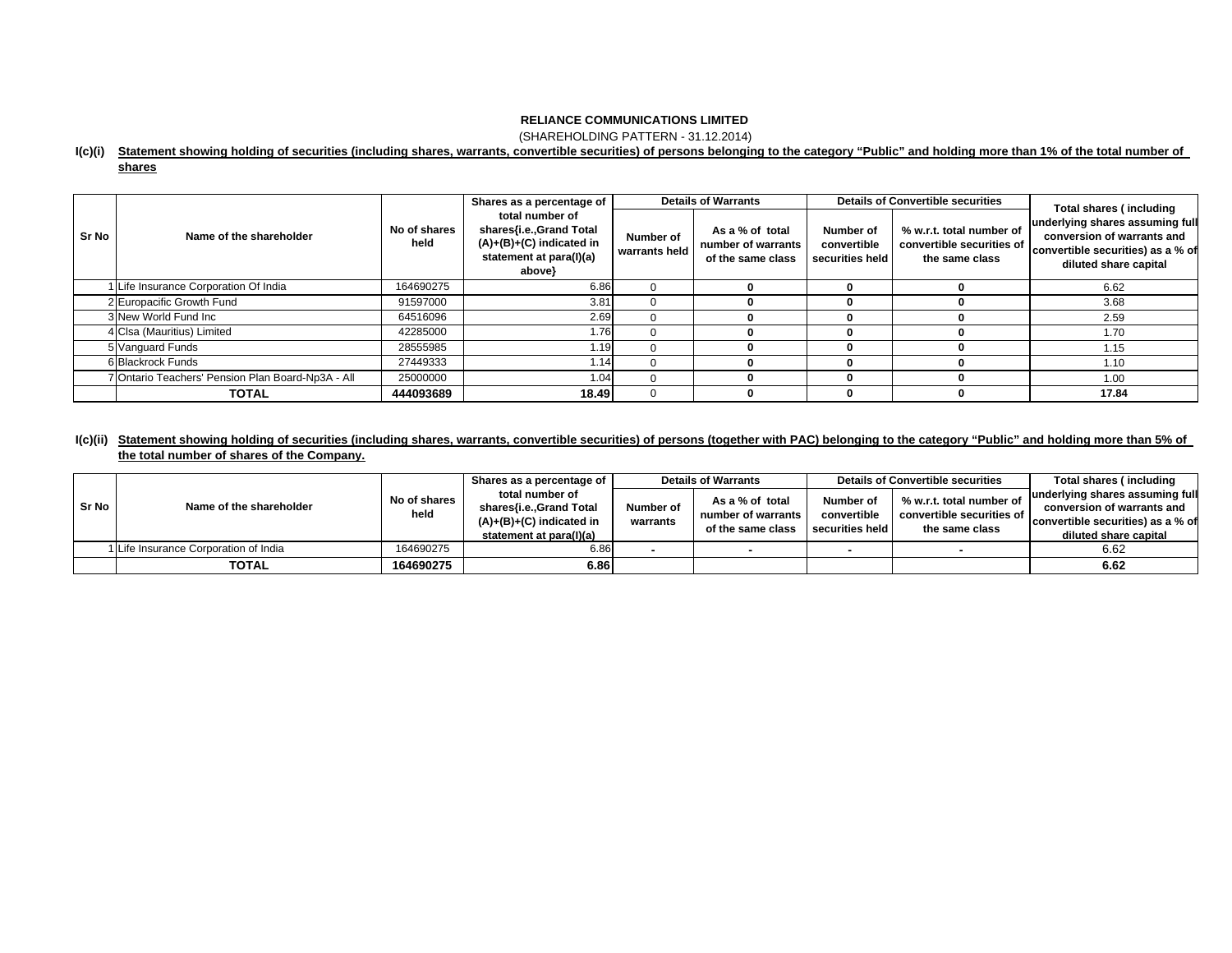(SHAREHOLDING PATTERN - 31.12.2014)

#### **I(d) Statement showing details of locked -in shares**

| Sr No | Name of the shareholder | No of locked-in shares | Locked-in shares as a percentage of total number<br>of shares{i.e., Grand Total (A)+(B)+(C) indicated in<br>statement at para(I)(a) above} |
|-------|-------------------------|------------------------|--------------------------------------------------------------------------------------------------------------------------------------------|
|       | N/A                     | Nil                    |                                                                                                                                            |
|       | TOTAL                   |                        | 0.00                                                                                                                                       |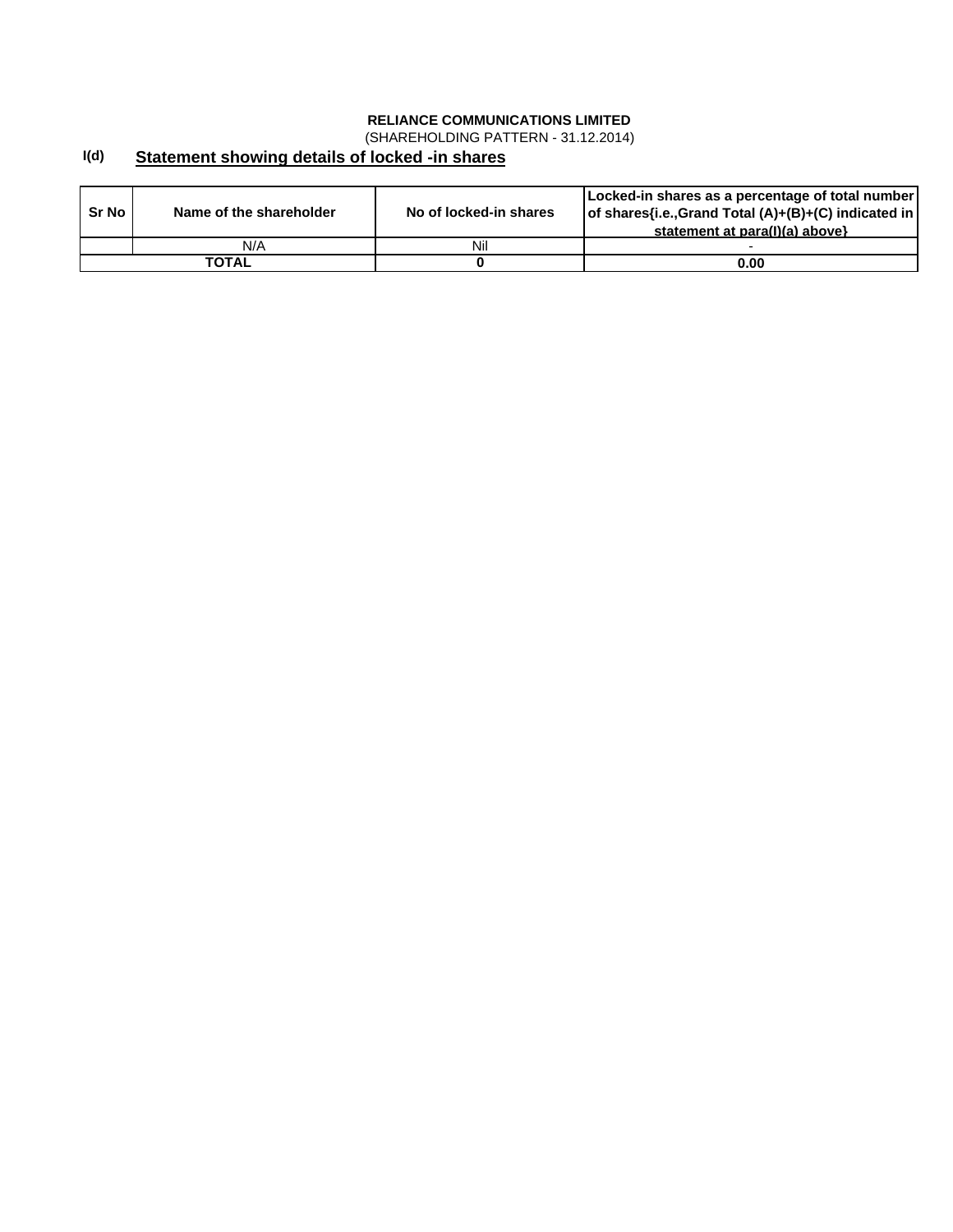(SHAREHOLDING PATTERN - 31.12.2014)

# **II(a) Statement showing details of Depository Receipts (DRs)**

| Sr No | Type of outstanding DR<br>(ADRs, GDRs, SDRs, etc.) | Number of<br>outstanding DRs |         | <b>Shares underlying outstanding</b><br>DRs as a percentage of total<br>number of shares{i.e.,Grand<br>Total (A)+(B)+(C) indicated in<br>statement at para(I)(a) above} |
|-------|----------------------------------------------------|------------------------------|---------|-------------------------------------------------------------------------------------------------------------------------------------------------------------------------|
|       | GDRs                                               | 5643112                      | 5643112 | 0.23                                                                                                                                                                    |
|       | TOTAL                                              |                              | 5643112 | 0.23                                                                                                                                                                    |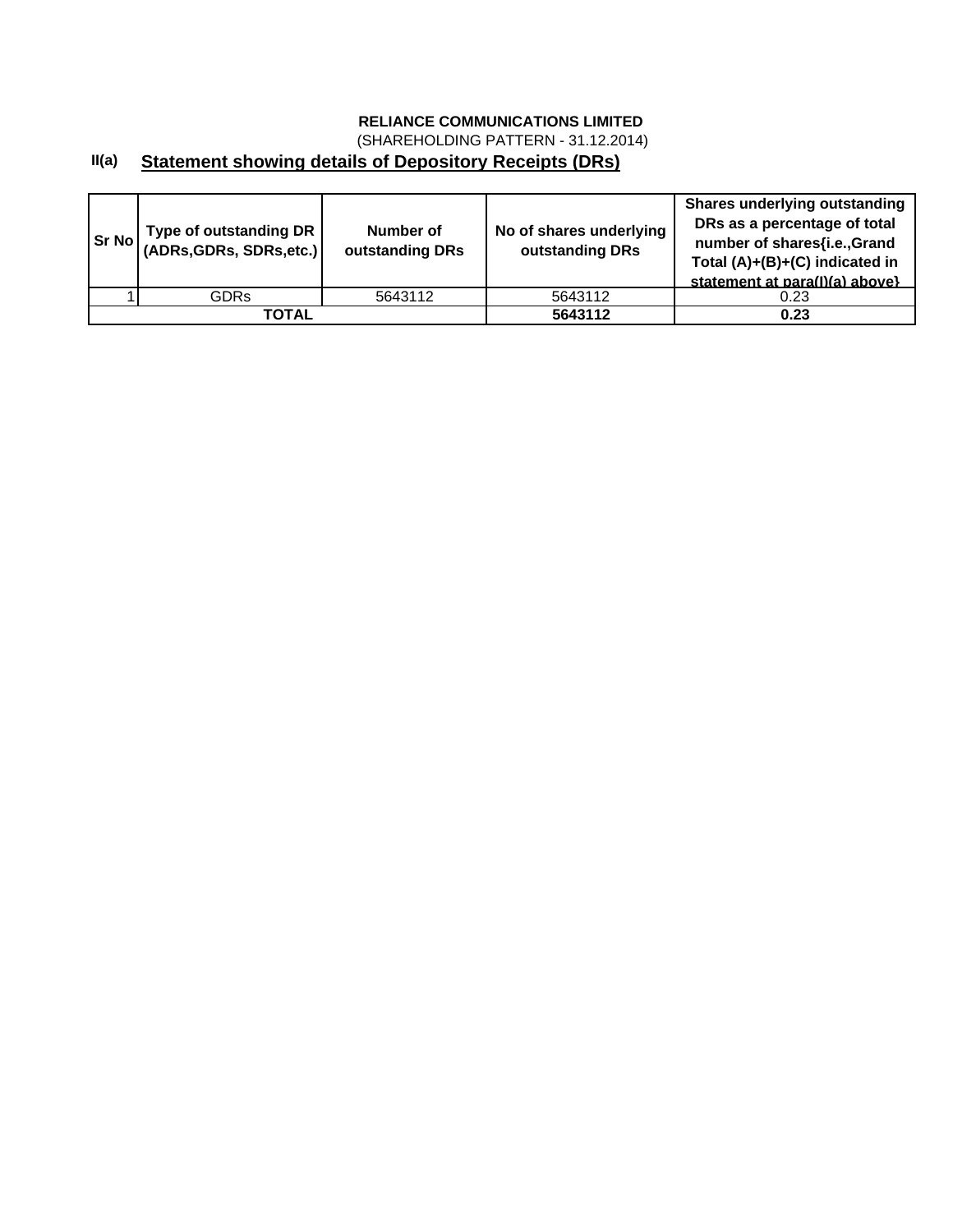## **RELIANCE COMMUNICATIONS LIMITED Statement showing Holding of Depository Receipts (DRs), where underlying shares**  (SHAREHOLDING PATTERN - 31.12.2014)

|        |                       | held by "Promoter/Promoter group" are in excess of 1% of the total number of                   |  |                                                                                                                                                               |  |  |  |  |  |
|--------|-----------------------|------------------------------------------------------------------------------------------------|--|---------------------------------------------------------------------------------------------------------------------------------------------------------------|--|--|--|--|--|
| Sr Nol | Name of the DR Holder | No of shares underlying<br>Type of outstanding DR<br>(ADRs.GDRs, SDRs.etc.)<br>outstanding DRs |  | Shares underlying outstanding DRs as a<br>percentage of total number of<br>shares{i.e.,Grand Total (A)+(B)+(C)<br>indicated in statement at para(I)(a) above} |  |  |  |  |  |
|        | Nil                   | Nil                                                                                            |  | 0.00                                                                                                                                                          |  |  |  |  |  |
|        |                       | TOTAL                                                                                          |  | 0.00                                                                                                                                                          |  |  |  |  |  |

**II(b)**